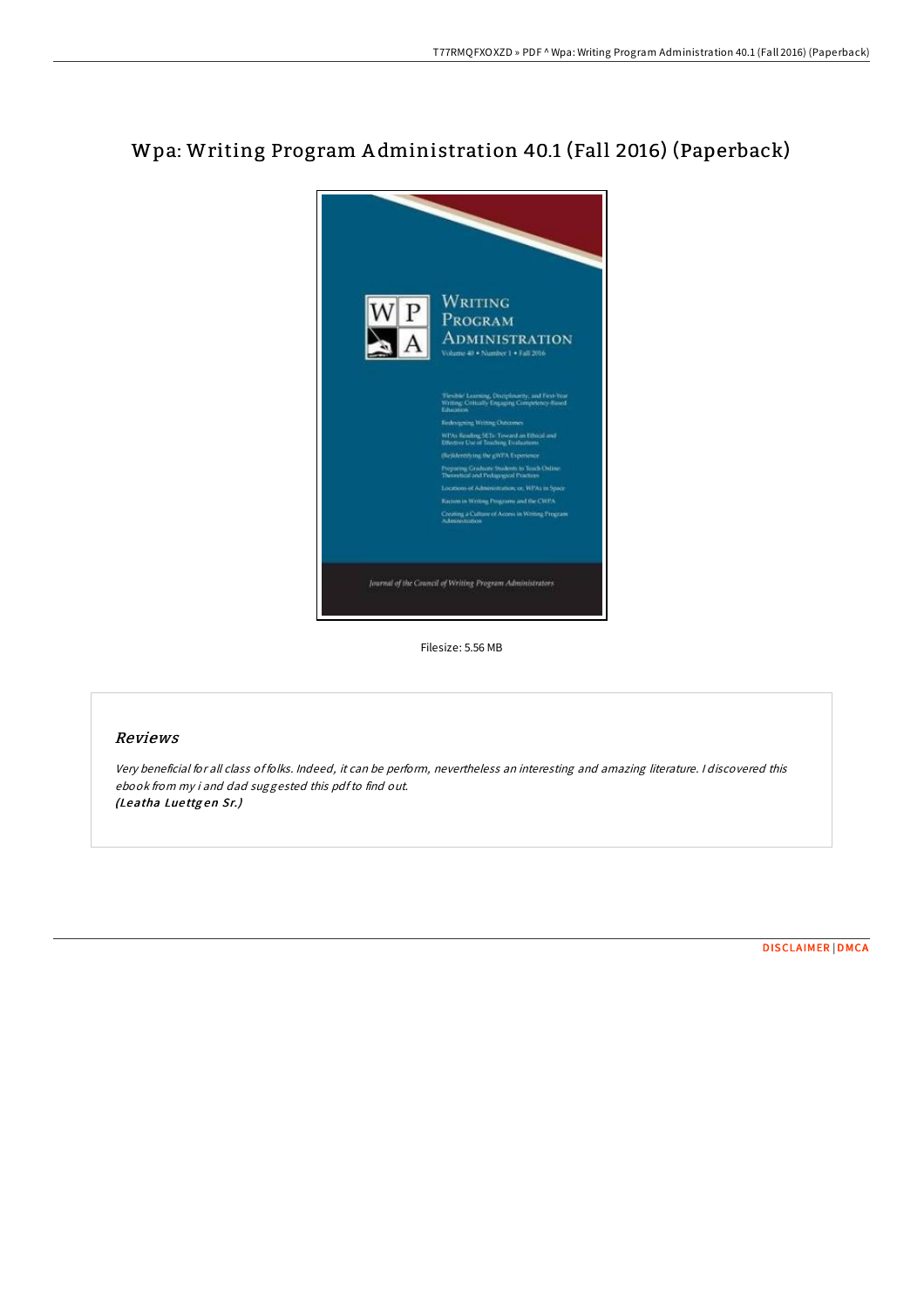# WPA: WRITING PROGRAM ADMINISTRATION 40.1 (FALL 2016) (PAPERBACK)



**DOWNLOAD PDF** 

Parlor Press, United States, 2016. Paperback. Condition: New. Language: English . Brand New Book \*\*\*\*\* Print on Demand \*\*\*\*\*.WPA: WRITING PROGRAM ADMINISTRATION publishes articles and essays concerning the organization, administration, practices, and aims of college and university writing programs. Possible topics include writing faculty education, training, and professional development; writing program creation and design the development of rhetoric and writing curricula; writing assessment within programmatic contexts advocacy and institutional critique and change; writing programs and their extra-institutional relationships with writing s publics; technology and the delivery of writing instruction within programmatic contexts; wpa and writing program histories and contexts; WAC / ECAC / WID and their intersections with writing programs; the theory and philosophy of writing program administration issues of professional advancement and wpa work; and projects that enhance wpa work with diverse stakeholders. CONTENTS OF WPA 40.1 (Fall 2016): Letter from the Editors ARTICLES: Flexible Learning, Disciplinarity, and First-Year Writing: Critically Engaging Competency-Based Education by Kristen Seas Trader, Jennifer Heinert, Cassandra Phillips, and Holly Hassel Redesigning Writing Outcomes by Carrie S. Leverenz WPAs Reading SETs: Toward an Ethical and Effective Use of Teaching Evaluations by Courtney Adams Wooten, Brian Ray, and Jacob Babb (Re)Identifying the gWPA Experience by Talinn Phillips, Paul Shovlin, and Megan L. Titus Preparing Graduate Students to Teach Online: Theoretical and Pedagogical Practices by Tiffany Bourelle PLENARY ADDRESSES: Locations of Administration; or, WPAs in Space by Rita Malenczyk Racism in Writing Programs and the CWPA by Asao B. Inoue Creating a Culture of Access in Writing Program Administration by Melanie Yergeau REVIEWS: Thinking Ecologically and Ethically about Assessment by Katrina L. Miller Illuminating Bodies: Bringing Tutor-Researchers to the Forefront by Patti Poblete Enacting Transcultural Citizenship by Writing Across Communities by Matthew Tougas.

T. Read Wpa: [Writing](http://almighty24.tech/wpa-writing-program-administration-40-1-fall-201.html) Program Administration 40.1 (Fall 2016) (Paperback) Online  $\frac{1}{10}$ Do wnload PDF Wpa: [Writing](http://almighty24.tech/wpa-writing-program-administration-40-1-fall-201.html) Program Administration 40.1 (Fall 2016) (Paperback)